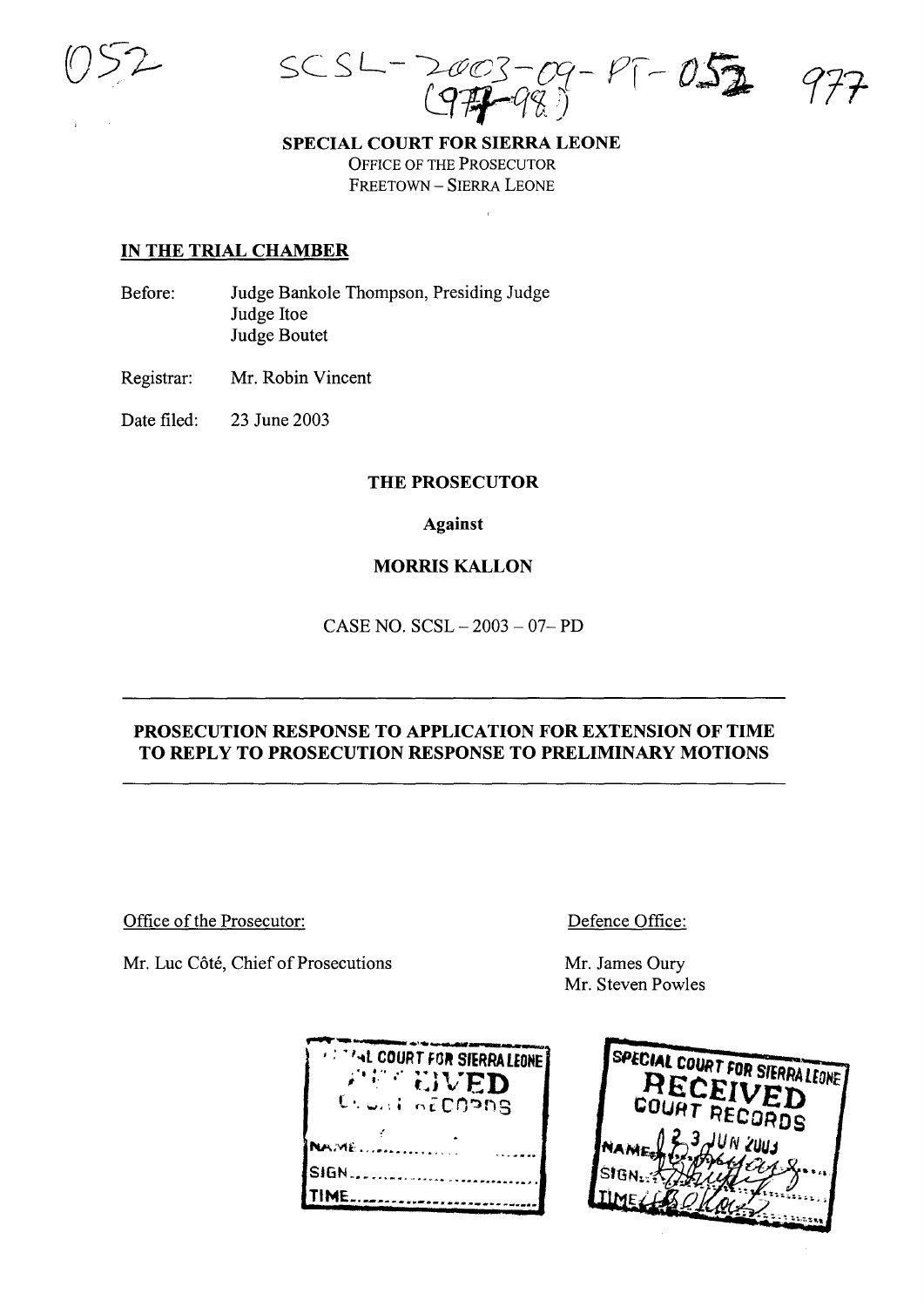#### **THE PROSECUTOR**

#### **Against**

#### **MORRIS KALLON**

CASE NO. SCSL - 2003 - 07- PD

## **PROSECUTION RESPONSE TO APPLICATION FOR EXTENSION OF TIME TO REPLY TO PROSECUTION RESPONSE TO PRELIMINARY MOTIONS**

# I INTRODUCTION

- 1. On 19 June 2003 the Defence Counsel filed an *"Application for extension oftime to file reply to prosecution response to preliminary motions"* (the "Application").
- 2. The Defence Counsel filed two preliminary motions pursuant to Rule 72 of the Rules on the 16 June 2003. These two Motions were served electronically on the Prosecution on the 17 June 2003 at 10:05 AM. (See Annex A).
- 3. Pursuant to Rule  $7(c)$  of the Rules, the Prosecution has  $7$  days to file its response to both preliminary motions, which means at the latest on the 24 June 2003, contrary to what is said in paragraph 2 of the Application of the Defence which stipulates the 23 June 2003.
- 4. However, the Prosecution filed its two responses on the 23 June 2003.
- 5. Depending on the capacity of the Court Management to serve these responses to the Defence on the same day they will be filed, the 23 June 2003, or the next day,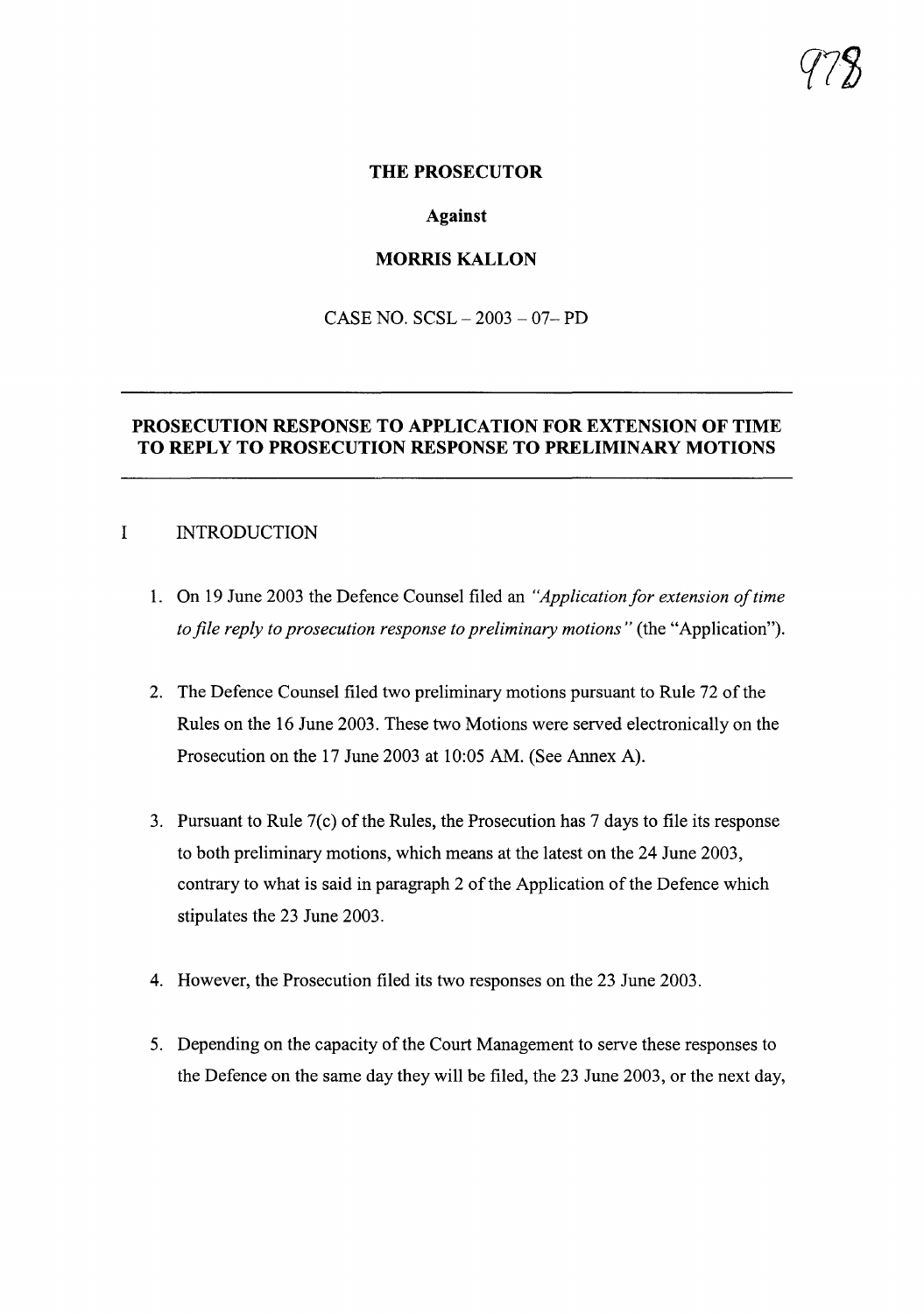24 June 2003, the Defence will have to file his Reply within 3 days, on the 26 or 27 June 2003.

- 6. It is unclear in the Defence Application if both Counsel will be away from the UK until the 25 June 2003. If this is the case, then both Defence Counsel will have less than 3 full days to reply to the Prosecution Response. Therefore, in that case, their application should be considered by the Chamber.
- 7. Anxious as the Prosecution is to ensure that matters proceed with the utmost expedition, we leave it to the discretion of the court for the matter to be considered on their merits.

Freetown, 23June 2003 For the Prosecution,

**Chief of Prosecutions**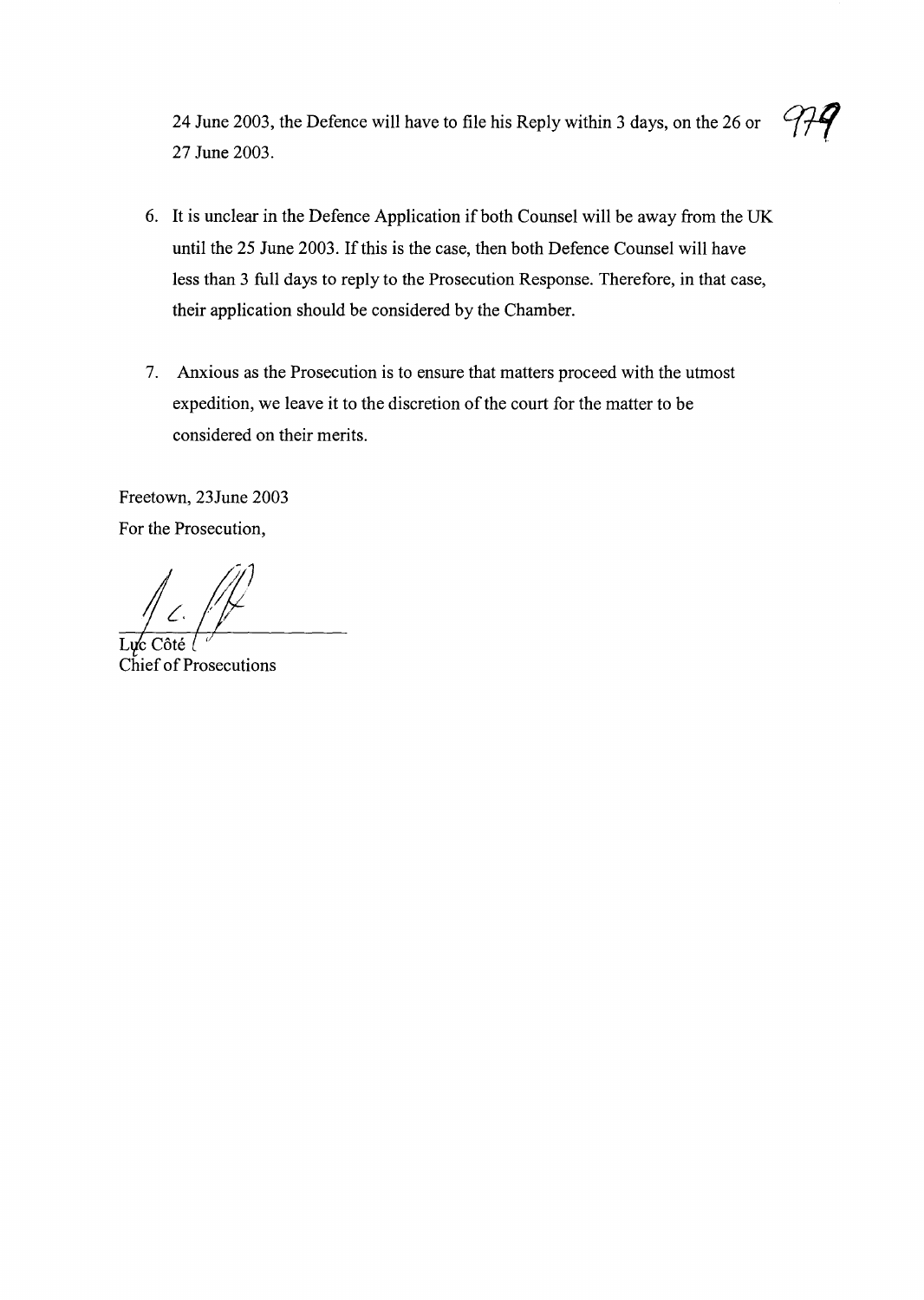980

# ANNEX 'A'